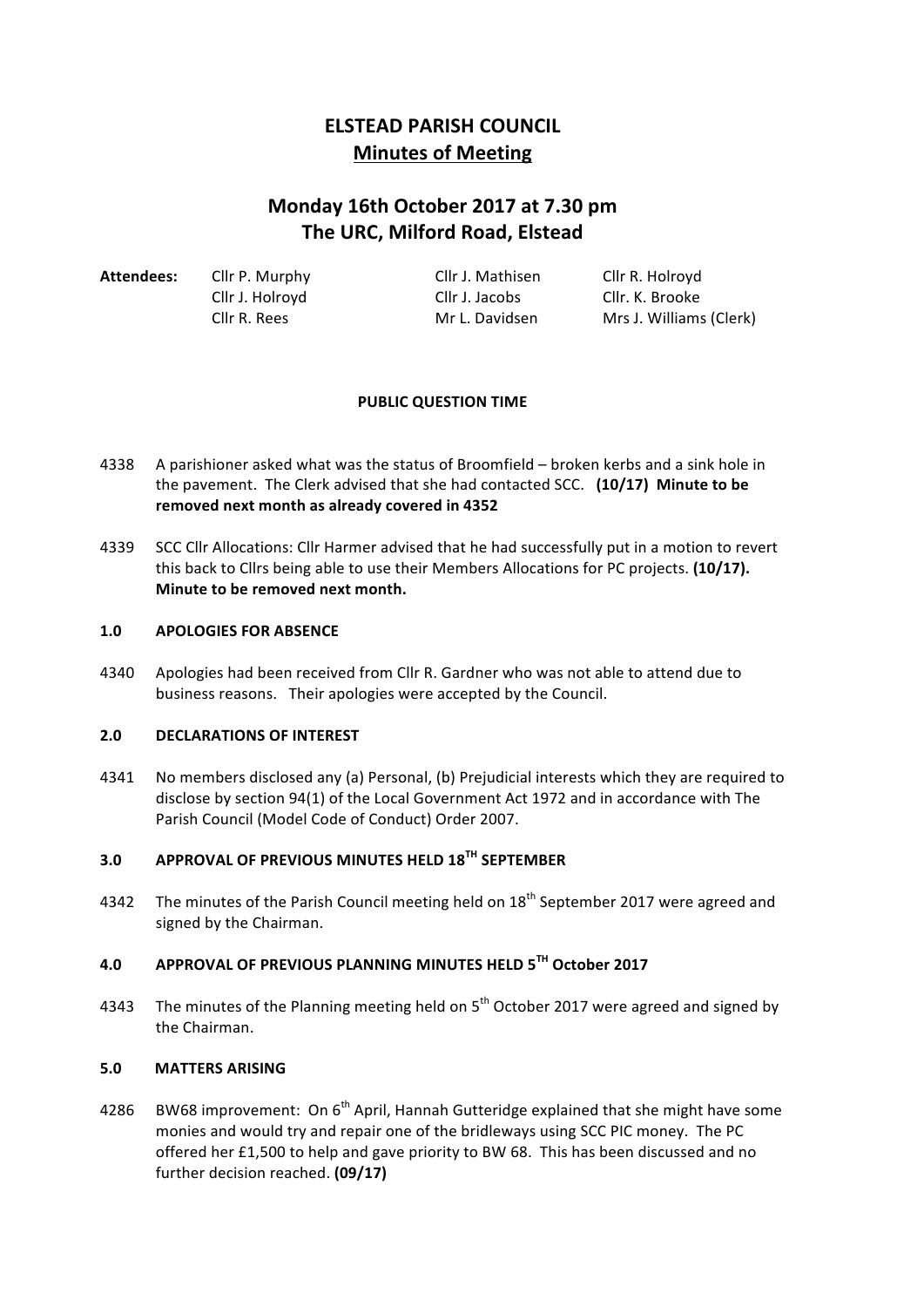- 4236 Improved cycle route Elstead to Milford/Rodborough. Formal written permission from MoD and NE will be required to approve the proposed slight detour route. **(07/17)**
- 4237 Flooding in Springfield: there is still no action from SCC. An initial response was received from Framptons but they have still failed to answer the question as to whether the covering of the drain was authorised despite the Clerk chasing this several times. **(07/17).**
- 4344 Thursley Road football pitch: Work has been completed. The Clerk has invoiced the Sharks and the senior FC £500. Clerk contacted Sharks again several times in September. Cheque to be raised on Treasurer's return. Sharks have agreed they will pay defunct Burford Rec Pavilion utility service charges. (10/17).
- 4240 Beacon View Road BT Phone Box: Cllrs agreed in principle that they would be happy to buy it from BT for £1 and turn it into a community library following a suggestion from a parishioner. It will cost £20 a year to insure. Following a public consultation the phone box is to remain in situ. The Clerk advised that this box will be added to the 2018 improvement schedule. (06/17). Minute to be removed next month as raised in agenda **item 8 and overtaken by 4365. (10/17)**
- 3829 Local EER Responses to be re-invigorated. (12/16)
- 4244 Part 2 of the Local Plan is due in November. **(09/17)**
- 4345 Possible closure of the Hyper Acute Stroke Unit at Guildford. The Rt Hon J. Hunt MP is still actively working on this and the outcome is looking more positive. (10/17). Minute to be removed next month.
- 4245 Weyburn Works: there has been no further development on this and it is still showing as pending on the WBC Planning website. **(07/17)**
- 4290 Disabled Parking Bay in front of the church: The church confirmed the site and The Clerk has advised SCC. Waiting for SCC to assess and agree to add it to their Autumn schedule. **(09/17).**
- 4346 5, Anderson Place: Cllr Murphy raised the issue of whether WBC check what business rents are being charged (with specific reference to occasions where there are proposed changes of property use from business to commercial) in the Town and Parish Meeting 25.09.17. WBC Planning did not recognise the letter that they had written to us. Mrs Sims thought it was the policy of WBC to check what business rents were being charged and later confirmed in writing that this is their future policy. Cllr Murphy to write again. Cllr Brooke is drafting a letter to the Ombudsman and will include this in her complaint. **(10/17)**
- 4293 Fallen floodlight at Burford Rec (BR): The Sharks wish to pay to assess the BR floodlights and make any repairs. The Sharks are applying for a grant that will cover much of this expenditure. Once checked and safe The Sharks would like the PC to arrange and pay for the annual insurance which the Sharks will then reimburse. The Sharks to respond to the PC before the November meeting with grant and safety assessment results. (09/17)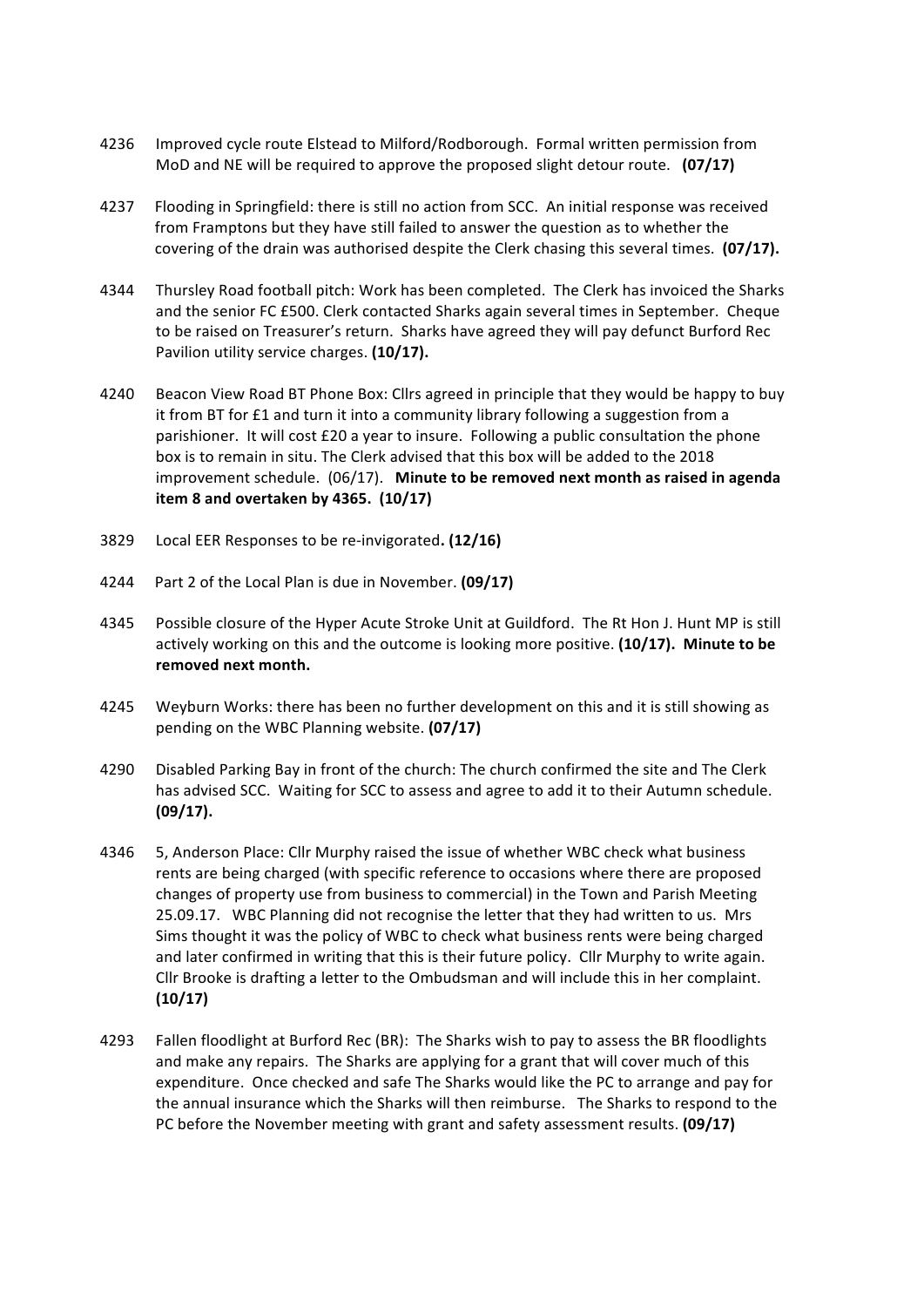- 4294 Proposals for inclusion in The Local Plan Part 2 draft were circulated to cllrs before the June meeting and three key areas were discussed. (i) Employment Sites – what factors should be considered? (ii) Green Space for Protection (iii) The GB and Development **Minute to be removed next month.** (10/17)
- 4295 FP64 remains shut due to erosion. Minute to be removed next month as covered in agenda item 9. **(10/17)**
- 4254 An email was received from Grayshott PC asking Clerks for policies on cyber security. The Clerk to look at the responses and see if relevant for EPC to adopt. **(06.17)**
- 4347 A hot air balloon landed in Burford Lodge Rec on  $17<sup>th</sup>$  June at 8am. The Clerk contacted the balloonist and no fee has been sent. The Clerk has chased again. (10,17)
- 4348 The issue of speed signs at the Milford end of the village was raised. There is a 40mph to 30mph sign within 5 metres of each other. The Clerk has contacted SCC Highways who have dealt with this. (10/17).
- 4349 Waylease Signed: The Clerk has signed a waylease agreement form for the new house being built at Redcot. The Clerk was advised that the council would receive a small payment for having the telegraph pole on council land. The Clerk has chased and still no feedback from SSE. **(10/17).**
- 4350 Gullies: The Clerk contacted SCC who confirmed that both gullies were jetted as requested. Residents still feel that gullies blocked. The Clerk to liaise with SCC. (10/17)
- 4351 A parishioner asked whether BW 113 would be improved. Richard Knight is unable to do the work. The Clerk has a contact from Frensham PC, Jack Ford, who will quote on the work. Sandra Smith has briefed another contractor Steve Lewis and is awaiting a quote. Cllr Harmer suggested that there might be some PIC monies available in the countryside department to help fund the work. (10,17).
- 4352 Kerbstones, Broomfield: Kerbstones are badly damaged and not sticking down. Additionally there is a sink hole in the pavement. The Clerk notified SCC via its online service and is waiting for a response once they have surveyed the damage. (10,17)
- 4353 Flooding Silver Birches Way: There was significant flooding after recent rainfall. The Clerk has contacted Stewart Copping at SCC and is waiting for a response. (10,17)
- 4354 Tree Audit. The survey has been arranged and The Clerk confirmed that this will start on 26<sup>th</sup> October. The Clerk has advised EVAA, The Tennis Club and Cllr Davidsen to place on facebook. The Clerk to find out how often the survey must be done. (09/17).
- 4355 Governance Statement: Following a recommendation from the External Audit, The Clerk has spoken to NALC and then SSSALC who advised that the current Governance statement on the PC website is out of date. SSALC have provided The Clerk with the updated NALC statement which should cover online banking. The Clerk to forward the governance statement along with any revisions, to cllrs in time for approving at the next monthly meeting. **(10/17).**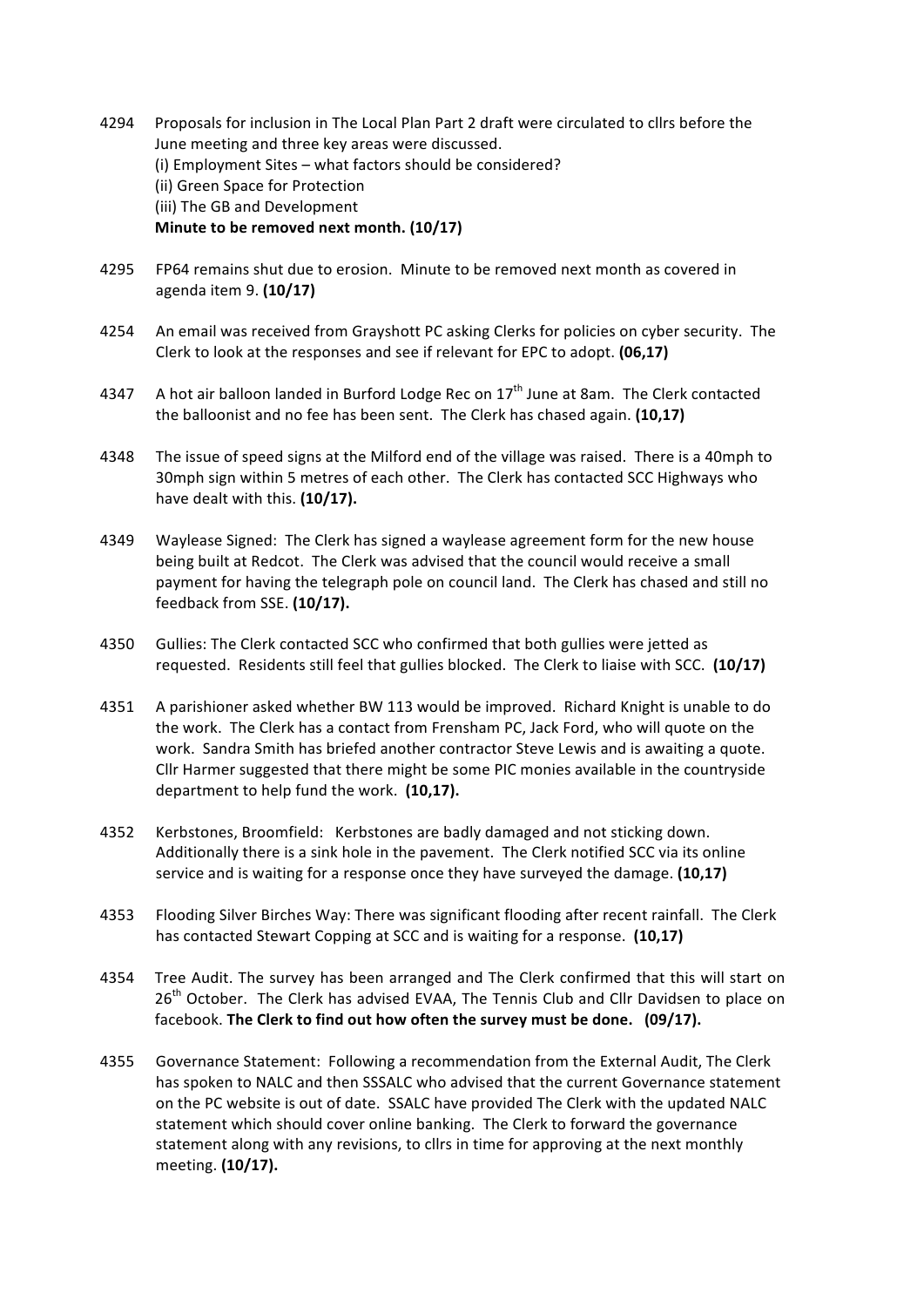- 4356 Signage: The Clerk to arrange for a sign to be made acknowledging sponsors. (10/17)
- 3593 The play area sub-committee have started to research a suitable replacement for the train. **(09/16)**
- 4310 The play area sub-committee have applied to the Billmeir Trust for funding and are awaiting a decision. **(03/17).**
- 3827 The Clerk / Cllr J. Holroyd to write to Tanshire Park to ask whether they might consider funding the Burford Lodge Rec play equipment improvements. (12/16).
- 4314 Letter received from a parishioner concerned about FP64 and FP487. Minute to be removed next month as covered in agenda item 6 (10/17).
- 4357 Meeting with Mr McLeughlin Red House Farm: Cllr Jacobs and Cllr Murphy attended and advised what the planning process was and suggested he consult with WBC Planning. Mr McGleughlin would also like to move the BW off the tarmac road to what he believed was the parallel definitive route. Cllr Murphy had advised him that this could result in his having 2 parallel RoW across his property. (10.17) Minute to be removed next month.
- 4321 An email was received regarding safety memorial checks at Thursley Road Cemetery. The Clerk has investigated and found that the PC should do safety checks every 5 years. The Clerk to arrange a safety check of the cemetery. The Clerk to ask Richard Knight if he would consider being trained to do future safety checks at Woolfords Lane Cemetery. **(10/17).**

#### **6.0 REPORT FOLLOWING HUG MEETING HELD 19th OCTOBER 2017**

4358 A summary report was circulated to cllrs before the meeting. The main points to note are: a) there is a possibility that the two muddy sections of BW 69 will be repaired although no repair date has been given as of yet

b) a barrier will be going up at the entrance to the DZ Car Park to allow for the temporary closure when large numbers of troops need to de-bus etc. Any closures will be advertised in advance. There was a lengthy battle regarding this a few years back and concern was expressed that this might lead to extensive closures of the car park. Cllr Mathisen to monitor this. (10/17) Minute to be removed next month.

#### **7.0 NEIGHBOURHOOD PLAN**

- 4132 WBC owned land Cllr Murphy met with Andrew Smith WBC on 24/4 to establish whether any land could be made available for development. There is a small site just off Broomfield which Andrew will assess but it would only yield 2 houses. WBC are interested however in taking over any affordable housing once it has been built and preference would be given to local people. (05/17). Minute to be removed next month.
- 4303 Housing numbers: Following the Inspection of WBC's Local Plan Part 1 the Inspector has increased the number of dwellings that WBC must find for the 15 year period. This has resulted in Elstead needing to build 160 rather than 150 houses. Of this number 61 have been approved at Weyburn, 32 have already been granted permission/built, Sunray will yield 45-55 houses and Croft 2 28-35 houses. **(09/17).**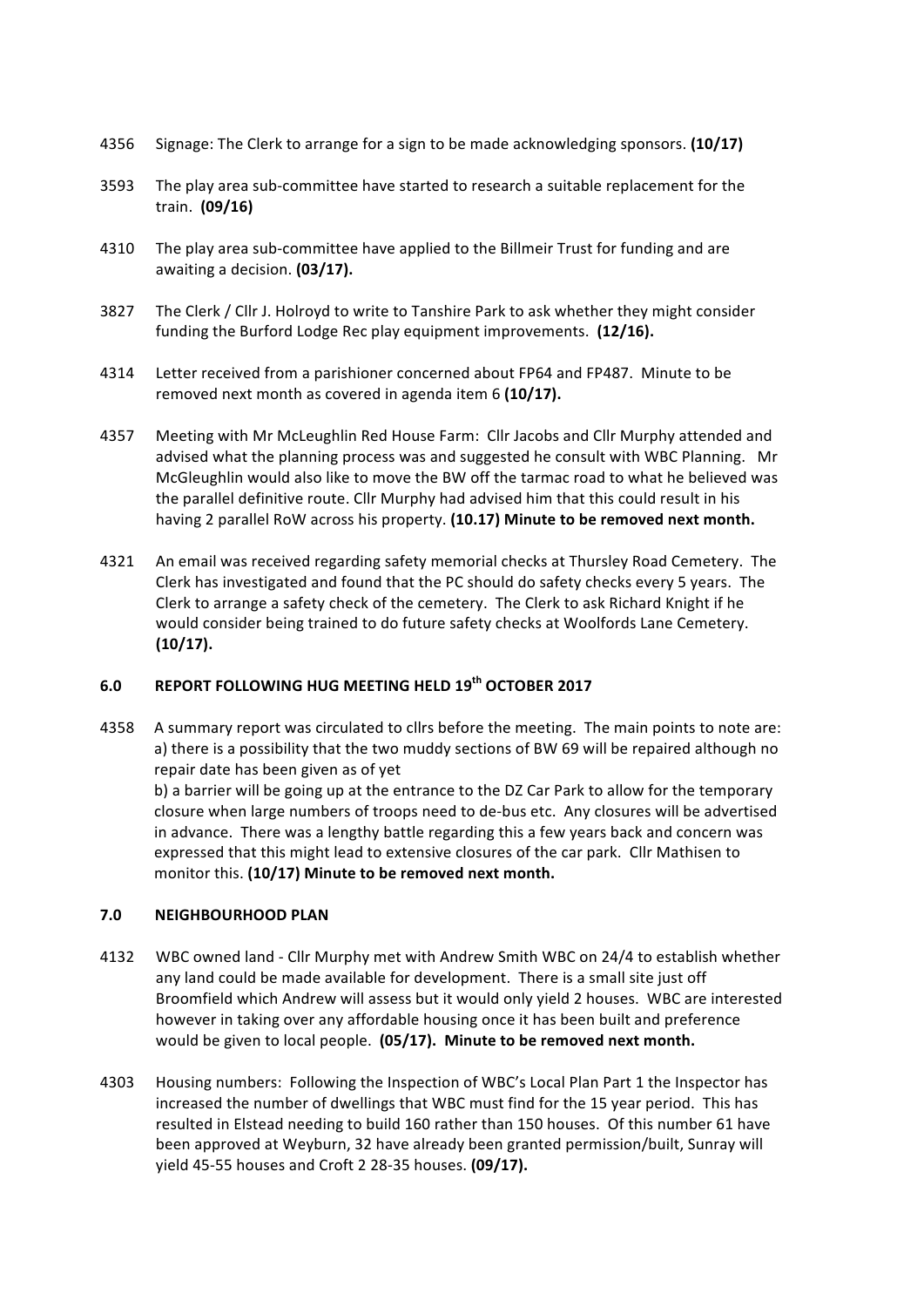- 4359 CIL Monies: Cllr Jacobs still to meet to discuss with Dawn Davidsen (who in turn to liaise with Peper Harow) how the monies should be spread across the NHP area. (10/17)
- 4011 Dunsfold: the planning application has been called in. If the plans are rejected this could mean that Elstead will need to find more houses. (03/17).
- 4360 Green Space Designation: The Clerk and Cllr Jacobs completed the application and submitted it on time by close of play, 29<sup>th</sup> September 2017. WBC have acknowledged receipt. The Clerk to confirm it is being considered as part of the formal process as this was not clear from the wording in the receipt email from WBC. (10/17).
- 4361 Proposed Adjustment to Green Belt: The Clerk and Cllr Jacobs completed the application. This was submitted on time and WBC to come back to The Clerk by Friday 20<sup>th</sup> October. The Clerk to ensure the proposal has been circulated to all cllrs. (10/17).
- 4362 SEA application: The Clerk and Cllr Jacobs completed the application and submitted it to WBC. WBC to review this with external agencies which takes two months. WBC to then confirm if a formal Screening Appraisal will be required - this is funded by WBC. (10/17).
- 4363 Draft policy review: Cllr Jacobs and The Clerk to go through the panels from the Big meeting on 20<sup>th</sup> October and count up the dots to ascertain scores against each draft. This information to be fed back to Angela. Cllr Jacobs and The Clerk to also to check for any mistakes. **(10/17).**
- 4364 CIL Projects: Cllrs Mathisen proposed that one CIL project should be the creation of a meeting room with would couple as a parish room. Cllr Jacobs confirmed that this was already included within the draft policies. (10/17) Minute to be removed next month.

#### **8.0 BT PHONE BOX**

4365 A parishioner has proposed turning the Beacon View Road phone box into a book exchange. The Parish Council were supportive of this. The Clerk to liaise with Frensham / Tilford who have done something similar. The Clerk to find out if the adoption takes ownership away from BT. The Clerk also to establish why WBC have asked for phone box to be kept in use as it is clear it is no longer used (10/17)

#### **9.0 FP64**

- 4366 FP64: The landowner has applied for a diversion across the field. SCC met with Cllr Murphy and The Clerk and all agreed that a smaller diversion running parallel with the river would be preferable. A letter from the WI's 69 members was also received. This too objects to the proposed diversion. SCC to discuss with the landowner. SCC asked if the PC might be able to help towards the cost of the fencing. The estimate is  $£4,000$  however this is for fencing either side of the path and in reality fencing is only required on one side. The finance sub committee to discuss this in their annual meeting on  $8<sup>th</sup>$  November but the PC has approved in principle a contribution of the order of  $£2,000$  subject to the submissions of quotations by SCC. (10/17)
- 4367 FP487: This path is in Peper Harow however there is a proposed dog leg diversion which is rather large. Legally paths can only be diverted if it is no less convenient. This proposal is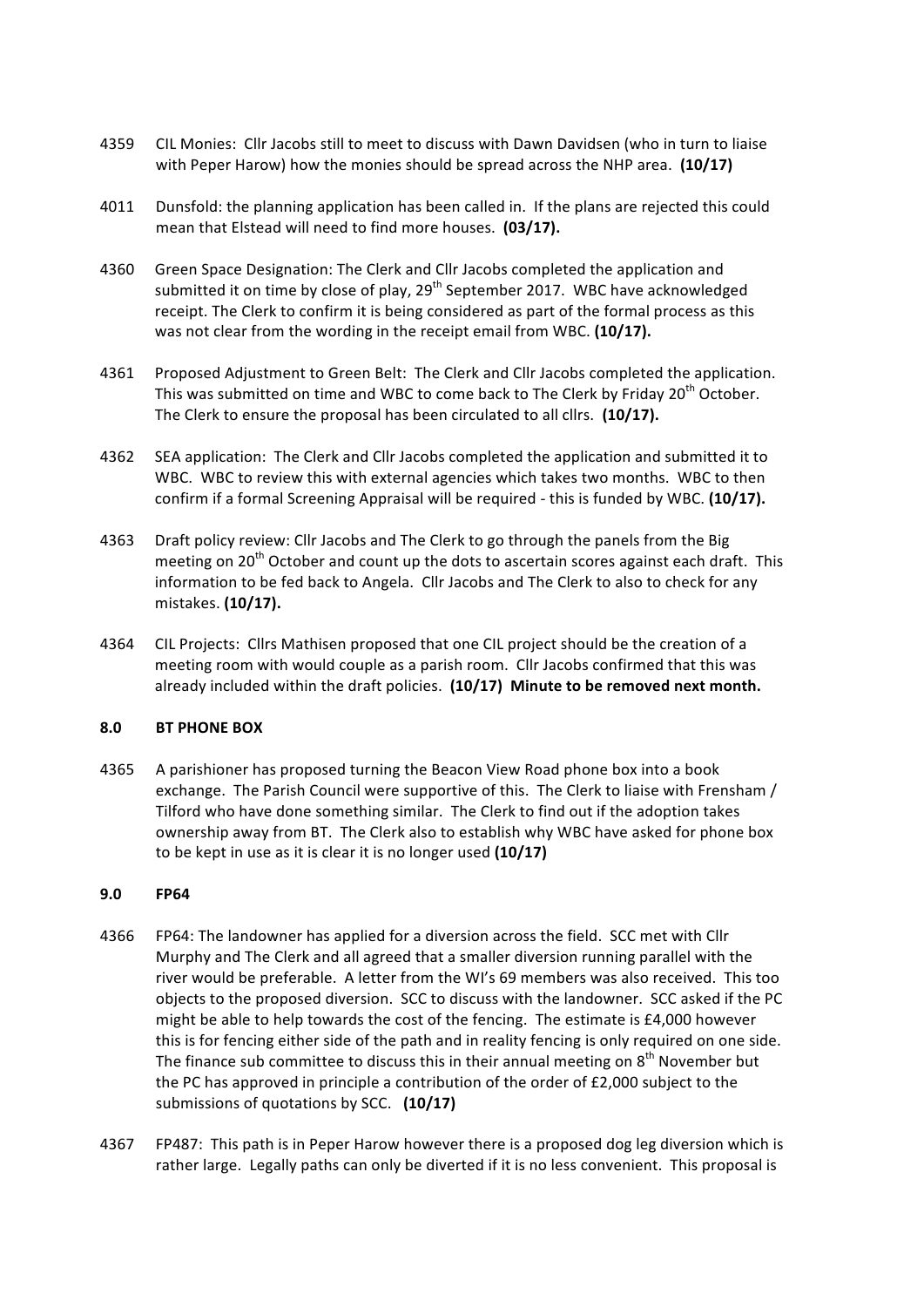extremely inconvenient and more than doubles the length of the path. (10/17). Minute to be removed next month.

#### **10.0 PC CHRISTMAS DRINKS**

4368 It was agreed that pre Christmas drinks would be held following the Smiths Charity Meeting. The suggested location was The Mill from 8pm on Wednesday 29<sup>th</sup> November. Partners welcome. (10/17). Minute to be removed next month.

#### **11.0 REPORTS AND CORRESPONDENCE**

- 4369 Letter received from the VH Committee asking for help with funding towards new flooring the back room. Cllrs discussed this and agreed that  $£1,200$  would be a suitable sum. The request to be formally added to the agenda and approved in the November meeting. Cllrs asked again for the VH committee to forward plans for future refurbishment and associated costs so that the PC could understand the full scope of the works. The Clerk to write to the VH Committee. (10/17).
- 4370 Letter received from WI representing all 69 members objecting to the proposed diversion to FP64. The Clerk to respond. (10/17) Minute to be removed next month.
- 4371 Report following the Joint Town and Parish Meeting (held  $25<sup>th</sup>$  September): Copies of the notes from the meeting have been circulated to cllrs. The main topics covered were LPP1, CIL and Place Planning. (10/17) Minute to be removed next month.
- 4372 Email received regarding a possible abandoned car. The parishioner was given details on how to report it. (10/17) Minute to be removed next month.
- 4373 Email received asking if the grass cutting contractor could avoid moving under the horse chestnut trees on the Thursley Rec. The cubs wish to collect up all the leaves and burn them to stop the presence of the horse chestnut tree miner moth. **(10/17) Minute to be** removed next month.
- 4374 A complaint was received from a parishioner regarding the lack of ramp access to The Spar. Cllr J Holroyd is liaising with the Blakemore Retail Group. (10/17)
- 4375 A request was received from the tennis club to cut back some of the vegetation that overhangs the small court and court 1. The Clerk to ask Richard Knight to look at this. (10/17) Minute to be removed next month.
- 4376 Request for Richard Knight to clean the stone seat on the Church Green and the plaque on the wall outside Church view. (10/17) Minute to be removed next month.
- 4377 The Clerk has confirmed that an updated paper copy of the electoral records has been requested and it will be available on  $1<sup>st</sup>$  December. (10/17) Minute to be removed next **month.**
- 4378 A copy of 'In the Know' was received from Cllr J Holroyd. The main article is regarding inconsiderate parking. The Clerk to include in the Village News when space allows. (10/17) Minute to be removed next month.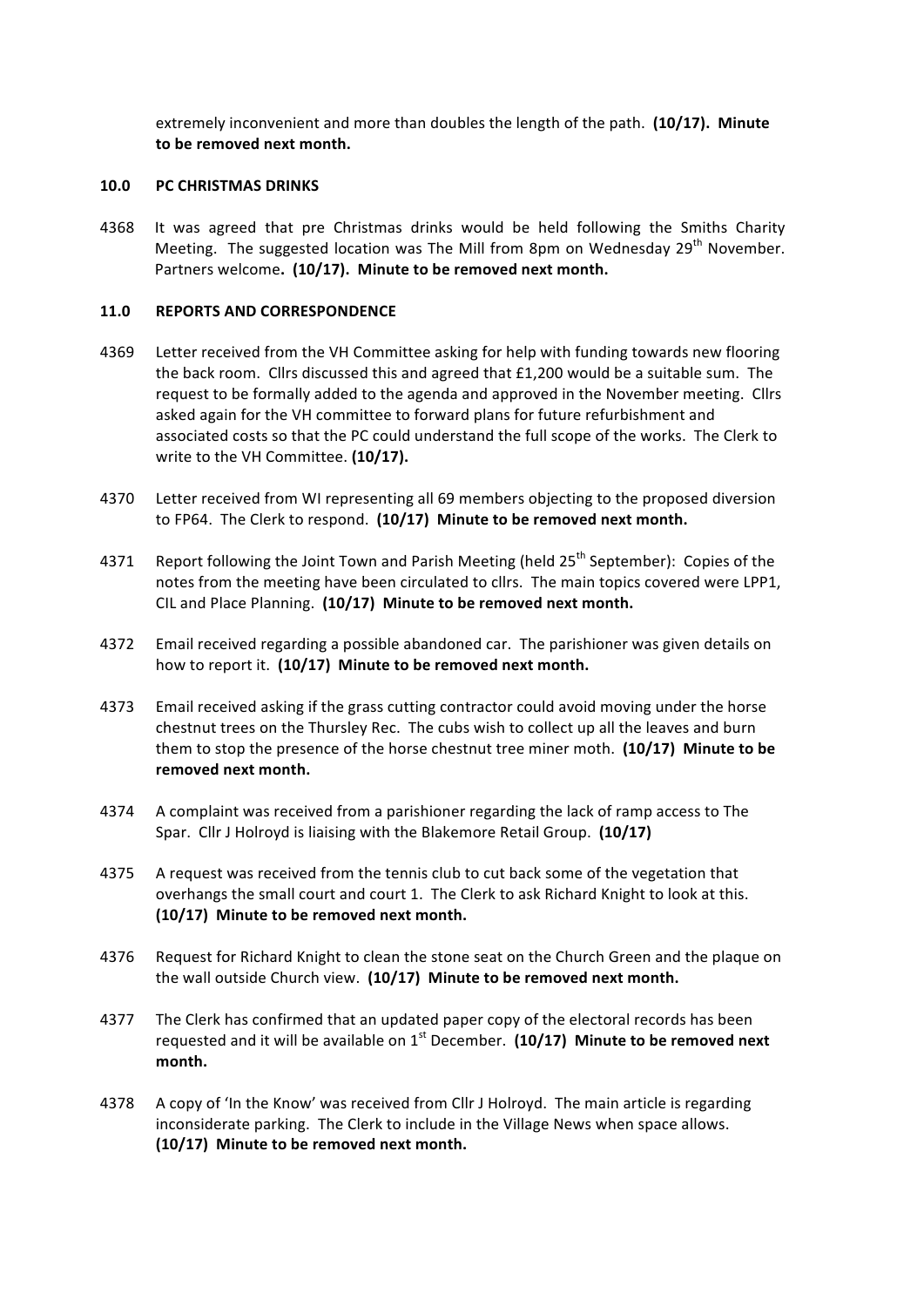- 4379 The Clerk advised Dawn Davidsen about the emergency closure of part of the Elstead Road on 25<sup>th</sup> September which she kindly posted on facebook. (10/17) Minute to be removed **next month.**
- 4380 Details received by The Clerk on WBC's Live Well Week which were shared with cllrs and the school (10/17) Minute to be removed next month.
- 4381 A report from WBC Planning was received regarding the permission to fell a Lime Tree within Peper Harow park. (10/17) Minute to be removed next month.
- 4382 An update on The disabled parking charge implementation was received by The Clerk (10/17) Minute to be removed next month.
- 4383 The Clerk asked for vegetation to be cut back on Red House Lane which was completed. (10/17) Minute to be removed next month.
- 4384 Surveys received on: rural car park charging, surrey grounds maintenance, your water your say. Cllrs agreed they did not need to be completed(10/17) Minute to be removed next **month.**
- 4385 Invitation to attend Housing Strategy Forum on 21.11.17. No cllr available to attend. (10/17) Minute to be removed next month.
- 4386 Information on a web based resilience tool was forwarded to Cllr Rees. (10/17) Minute to be removed next month.
- 4387 Press releases were received on the following: Overview and Scrutiny Committee, Air quality update, Man sentenced for repeated breaches of planning enforecmeent notices, Executive set to grant public loo leases, tenancy fraud in home repossession, single person discount for community tax review, executive to consider pilot for business rate retention, get fit feel great – run 5k! (10/17) Minute to be removed next month.

#### **12.0 ACCOUNTS FOR PAYMENT**

4388 The following accounts for October were presented for payment, duly authorised and cheques signed:

| Payee                 | Cheque no | <b>Purpose</b>                              | Amount    |
|-----------------------|-----------|---------------------------------------------|-----------|
| <b>Imagine Places</b> | 3688      | Design Workshop - preparation and execution | £2,220.00 |
| Juliet Williams       | 3689      | Oct Salary and working from home & petrol   | £763.27   |
| Juliet Williams       | 3690      | Expenses - stamps                           | £15.60    |
| <b>Richard Knight</b> | 3691      | Maintenance and cemetery maintenance        | £60.00    |
| SE Water              | 3692      | South East Water                            | £47.27    |
| <b>CPRE</b>           | 3693      | Data protection registration                | £35.00    |
| <b>RBL</b>            | 3694      | Poppy Appeal - wreath                       | £25.00    |
| <b>HMRC</b>           | 3695      | <b>National Insurance</b>                   | £16.40    |
|                       |           |                                             | £3.182.54 |